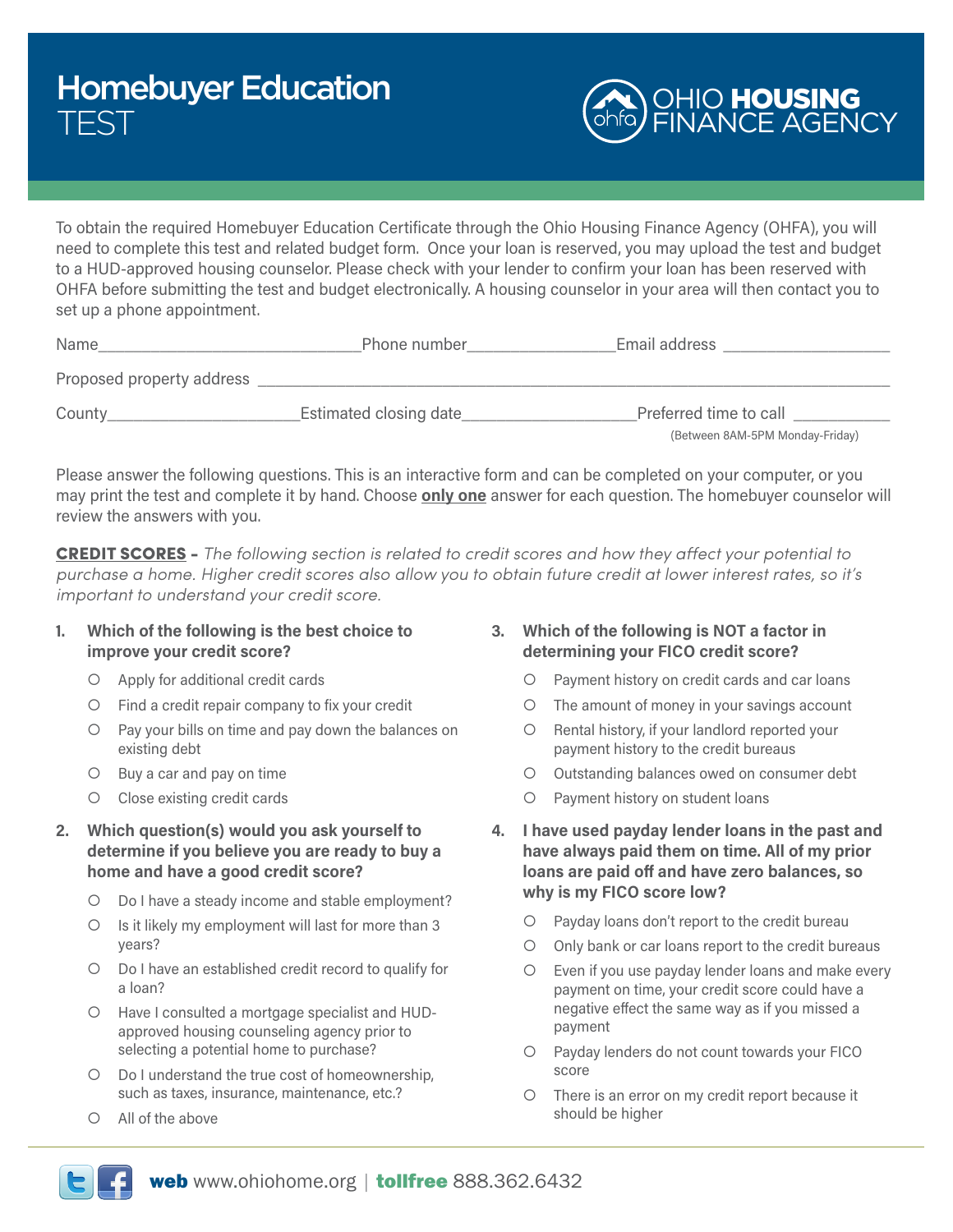

**5. Why would accessing credit from payday lenders have a negative impact on your credit score? Please explain your answer below.**

 $\_$  , and the set of the set of the set of the set of the set of the set of the set of the set of the set of the set of the set of the set of the set of the set of the set of the set of the set of the set of the set of th

\_\_\_\_\_\_\_\_\_\_\_\_\_\_\_\_\_\_\_\_\_\_\_\_\_\_\_\_\_\_\_\_\_\_\_\_\_\_\_\_\_\_\_\_\_\_\_\_\_\_\_\_\_\_\_\_\_\_\_\_\_\_\_\_\_\_\_\_\_\_\_\_\_\_\_\_\_\_

\_\_\_\_\_\_\_\_\_\_\_\_\_\_\_\_\_\_\_\_\_\_\_\_\_\_\_\_\_\_\_\_\_\_\_\_\_\_\_\_\_\_\_\_\_\_\_\_\_\_\_\_\_\_\_\_\_\_\_\_\_\_\_\_\_\_\_\_\_\_\_\_\_\_\_\_\_\_  $\_$  , and the set of the set of the set of the set of the set of the set of the set of the set of the set of the set of the set of the set of the set of the set of the set of the set of the set of the set of the set of th

**6. Do you have any other credit related questions for your housing counselor? If so, please type the question(s) below.**

MORTGAGE PROCESS - *The following section relates to mortgage applications and the steps necessary to obtain approval for a mortgage. In addition to this streamlined version, many HUD-approved housing counseling agencies have beneficial classes for first-time homebuyers that explain the entire application process from start to finish, in addition to how-to clinics on simple home repairs.*

- **1. I have selected my lender, but I'm not quite sure what to expect during the application process. How often should I check in with my mortgage professional?**
	- ${\circ}$  Call every day
	- { Send daily emails requesting updates
	- { Call three times per day
	- { Call once per week and/or send a weekly email
	- { Call once per month
- **2. What documents do I need to complete the mortgage application?**
	- { Paycheck stubs
	- { 2 years of tax returns
	- { Checking and Savings account statements for a three month period - all pages (even the blank pages).
	- { Documents for any other type of income I receive regularly
	- $\circ$  Any document(s) requested by my mortgage professional
	- $\circ$  Social security cards
	- $\circ$  All of the above

### **3. What does DTI mean?**

- { Debt-to-Initial Ratio
- { Debt-to-Income Ratio
- { Decrease-to-Income Ratio
- { Debt-to-Increase Ratio
- **4. What is the difference between net income and gross income on my paycheck?**
	- ${\circ}$  The net income is the pre-tax amount; the gross income is the post-tax amount
	- ${\circ}$  The net income is the post-tax amount; the gross income is the pre-tax amount
	- ${\circ}$  The net income is my take home pay; the gross income is my overtime pay
	- ${\circ}$  The net income is my overtime pay; the gross income is without overtime

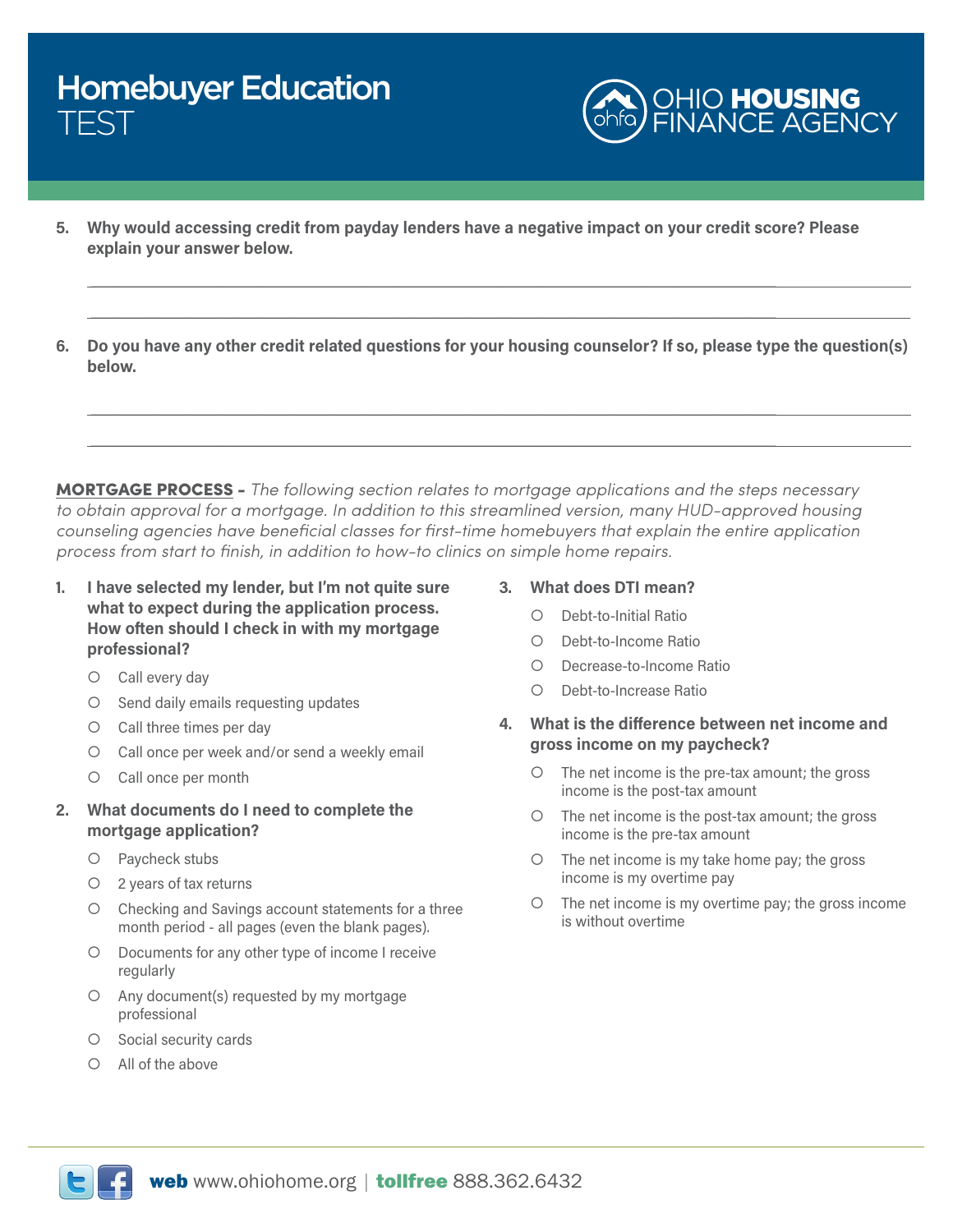

## **5. My mortgage application was approved by my lender. Now what?**

- { Contact your mortgage professional to clearly understand the timelines and rate locks on your loan
- { Wait 60 days
- $O$  Buy a new car
- { Wait 15 days and then select a home to purchase
- { Go on vacation and charge up your credit cards

### **6. What is a Closing Disclosure?**

- { It's one of the application documents that lists your employment history
- $\circ$  It has only the charges to the seller
- $\circ$  It has only the charges to the buyer
- { It contains all of the charges and credits to both the buyer and the seller for the transaction
- { This will only be used if I purchase a HUD home.

#### **7. What does PITI mean?**

- { Principal, Insurance, Take-home pay, & Interest
- { Payments, Interest, Taxes, & Insurance
- { Principal, Interest, Taxes, & Insurance
- { Principal, Insurance, Take-home pay, & Interest

### **8. When should I receive the Closing Disclosure?**

- $\circ$  At the closing table
- { 2 weeks before closing
- { The day prior to closing
- ${\circ}$  The day after closing
- { 3 days prior to closing
- **9. I don't understand the Closing Disclosure, What should I do?**
	- { Sign the document at closing and don't ask questions
	- $\circ$  Worry about it, but sign it anyway
	- { Ask the seller
	- { Ask the title company
	- { Ask your mortgage professional and consult your HUD-approved housing counselor so you can discuss the document together
- **10. If you have any other mortgage application or mortgage process questions, please type the question(s) below.**

 $\_$  , and the set of the set of the set of the set of the set of the set of the set of the set of the set of the set of the set of the set of the set of the set of the set of the set of the set of the set of the set of th \_\_\_\_\_\_\_\_\_\_\_\_\_\_\_\_\_\_\_\_\_\_\_\_\_\_\_\_\_\_\_\_\_\_\_\_\_\_\_\_\_\_\_\_\_\_\_\_\_\_\_\_\_\_\_\_\_\_\_\_\_\_\_\_\_\_\_\_\_\_\_\_\_\_\_\_\_\_

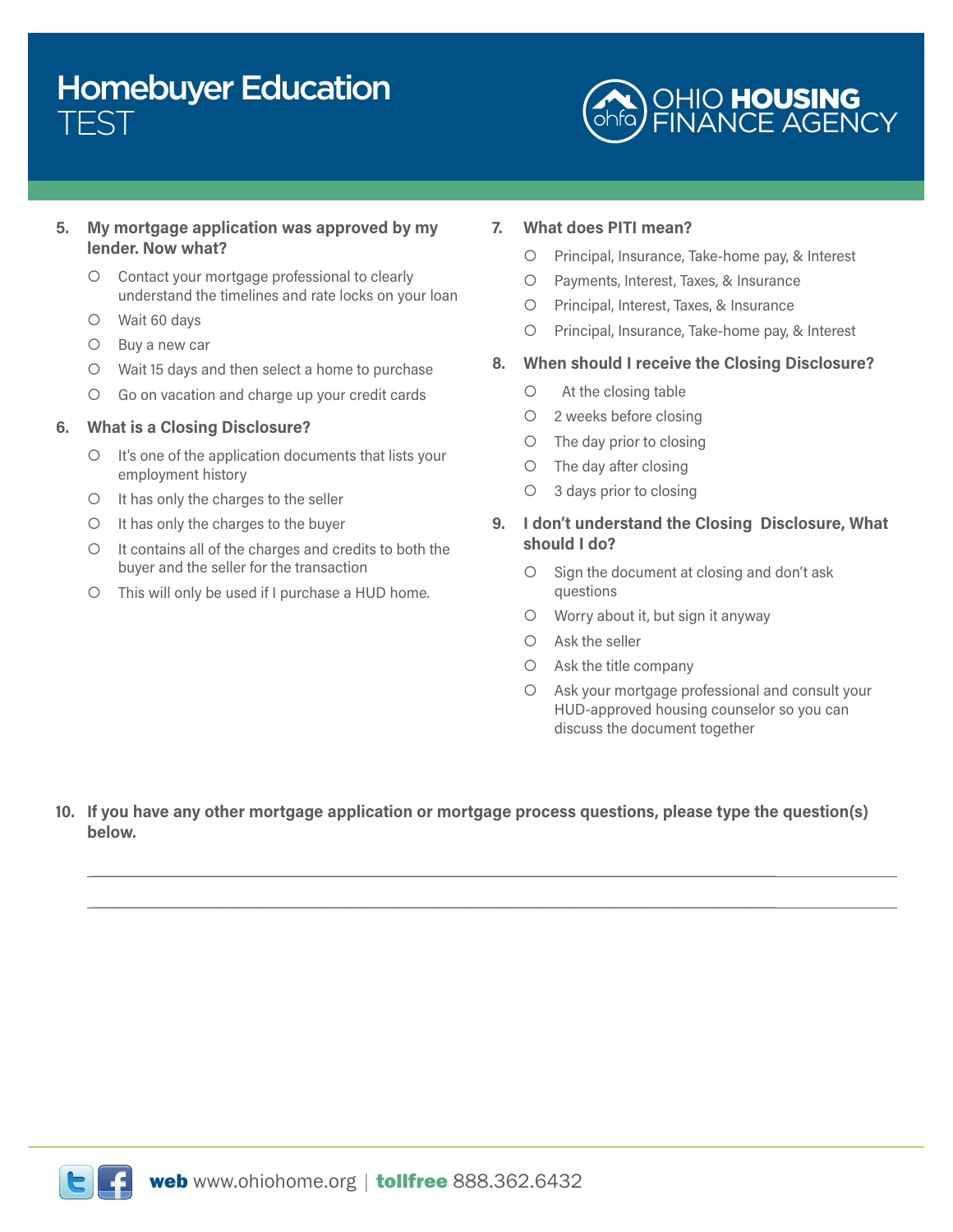

SAVINGS AND EMERGENCY FUNDS *- The following section addresses the need for savings and emergency*  funds. Your housing counselor can discuss this section at length with you to help develop a detailed budget *and spending plan. Homeownership costs more than the monthly payments, so you need to plan for emergencies and maintenance costs for your new home.*

- **1. Are emergency funds and savings funds the same thing?**
	- { Yes
	- $O$  No
	- { Maybe
- **2. If I have an emergency fund, how many months of monthly payments or monthly obligations should I include in the emergency fund?**
	- $O$  3 months
	- $O$  1 month
	- { 6 months
	- { 12 months
	- $O$  9 months
- **3. What if I don't have an emergency fund?**
	- { Panic and lose sleep
	- { Plan for an emergency fund in the future, but do nothing now
	- { Start saving now and earmark that money for the emergency fund
- $\circ$  Wait until you have made 12 monthly mortgage payments on your new house and then start saving
- { You never have emergencies, so you do nothing
- **4. I have my emergency fund, so how much should I save from each paycheck to start my savings account?**
	- ${\circ}$  50%
	- ${\circ}$  15%
	- ${\circ}$  2.5%
	- $O$  20%
	- { At least 10%, but more if possible
- **5. On average, how much should I budget per year for regular home maintenance and repairs?**
	- ${\circ}$  \$500.00
	- ${\circ}$  \$3,000
	- ${\circ}$  \$6,000
	- ${\circ}$  \$1.500
	- ${\circ}$  \$2,500
- **6. If you have any questions regarding emergency funds, savings, or home maintenance costs, please type the question(s) below.**

 $\_$  , and the set of the set of the set of the set of the set of the set of the set of the set of the set of the set of the set of the set of the set of the set of the set of the set of the set of the set of the set of th \_\_\_\_\_\_\_\_\_\_\_\_\_\_\_\_\_\_\_\_\_\_\_\_\_\_\_\_\_\_\_\_\_\_\_\_\_\_\_\_\_\_\_\_\_\_\_\_\_\_\_\_\_\_\_\_\_\_\_\_\_\_\_\_\_\_\_\_\_\_\_\_\_\_\_\_\_\_

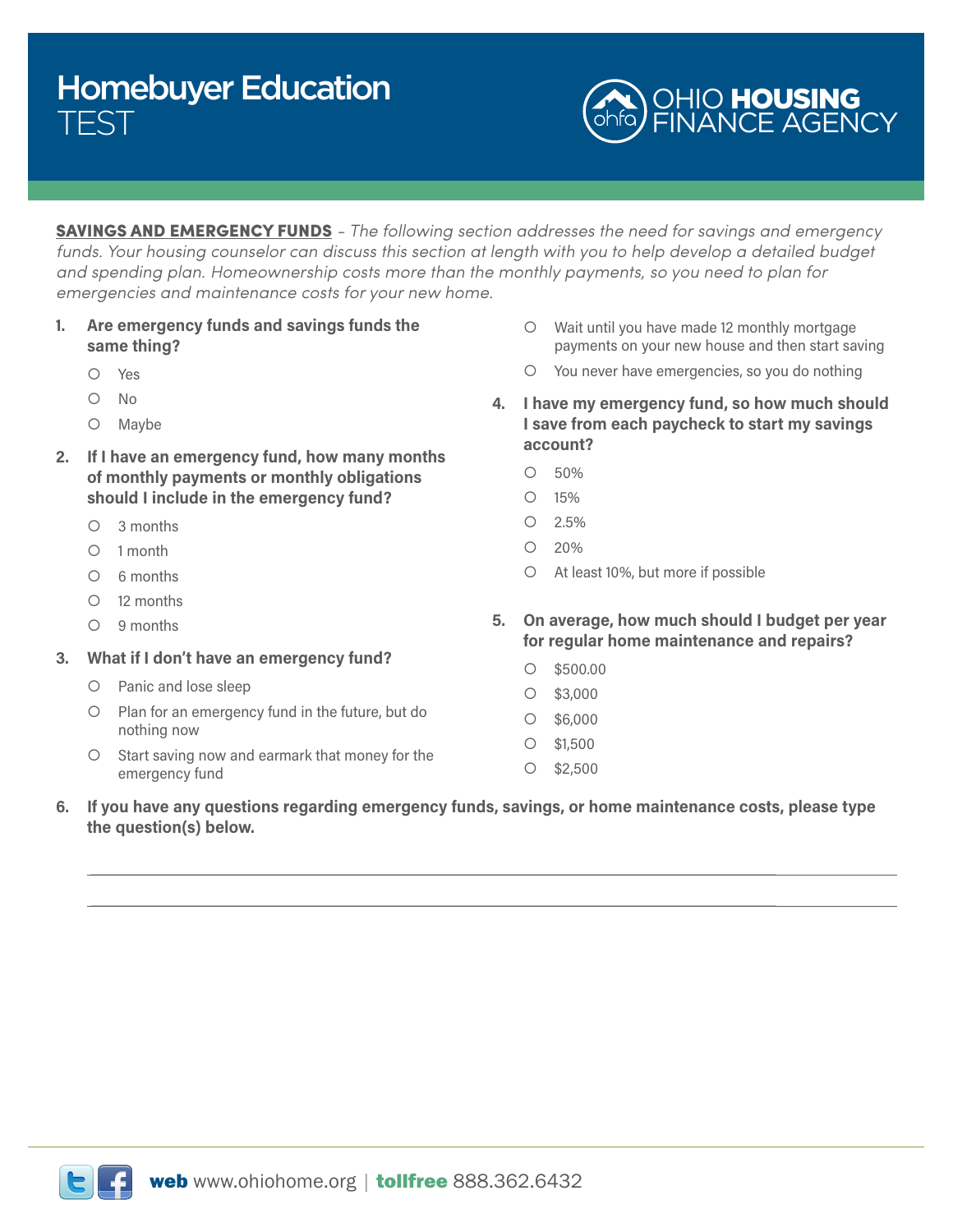

FORECLOSURE - *While no one plans to default on their mortgage obligations, life happens. Sudden illness, job loss, or divorce all impact the borrower's ability to pay. There are many foreclosure 'scams', so don't fall victim to a quick-fix foreclosure scheme.*

- **1. You have unexpectedly lost your job. You are positive you will not have enough money to pay next month's mortgage payment. What should you do?**
	- { Move out of the property as fast as possible.
	- $\circ$  Apply for additional credit cards.
	- $\circ$  Send in a partial payment
	- { Contact the lender to work out a foreclosure prevention plan and contact a HUD-approved housing counseling agency.
	- $\circ$  Pay a company you saw on TV to stop the foreclosure and negotiate with your mortgage servicer.
- **2. What would be the best step to take if you contact your mortgage company for help to prevent foreclosure and they are unable to work with you for a solution?**
	- { Refinance your current loan to consolidate your debts
	- $\circ$  Stop answering your phone and opening the mail from your mortgage servicer.
	- { Contact a HUD-Approved Counseling Agency in your area (no fees).
	- { Take out a large cash advance on your credit card to pay your mortgage.
	- { Borrow money from friends and relatives.
- **3. You cannot pay your mortgage and you fall more than 3 months behind. You receive a certified letter with the work "Complaint" near the top from the county courthouse. What should you do next?**
	- { Start packing and move as quickly as possible
	- { Do nothing it's just too overwhelming
	- { Contact your HUD-approved housing counseling agency, file for mediation (if available in your county), seek legal counsel, and answer the Complaint within 28 days.